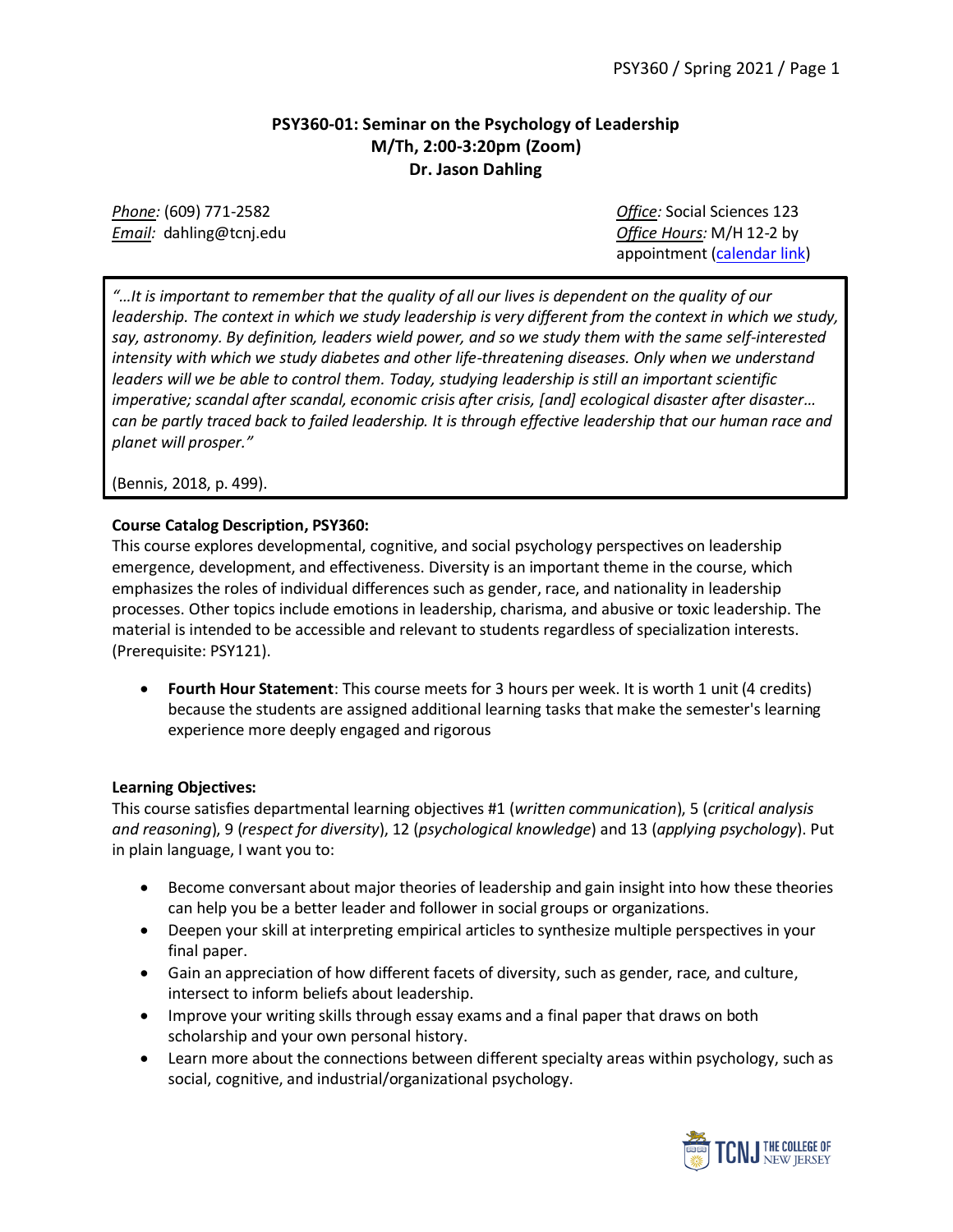### **Course Materials:**

There is no required textbook for this class. Assigned readings are posted on Canvas for download. You need access to these readings in class on the days that we cover them (print or electronic).

#### **Graded Course Requirements:**

### **1. Daily Participation**

You will receive a participation grade based on your involvement in each day of class (after the first week) because active participation is essential to being successful in a discussion-based course. The objectives of evaluating participation are to determine your preparedness for class and your level of comprehension of the assigned reading. Consequently, attendance alone does not constitute participation. The participation policy addendum to the syllabus on Canvas provides more details on how this grade is derived.

# **2. Essay Exams**

Exams occur at three points during the semester; exam 1 focuses on core theories of leadership and followership, exam 2 focuses on diversity in leadership dynamics, and exam 3 focuses on leadership development and special topics of emerging research interest. All exams use an open-note essay format, but they must be written individually and depend on careful preparation. The objective of this type of assessment is to help you organize and integrate course material; you should expect that questions will require you to apply, analyze, or combine information across a large set of readings, lectures, or discussion points.

# **3. Final Paper**

Your cumulative assessment in this course is an APA-style paper that analyzes a significant leader from your own life in light of the psychological theory discussed in the class. This manuscript combines a first-person, narrative element with a scholarly evaluation to explain the leader's emergence and effectiveness, and your reaction to the leader as a follower. The objective of this assignment is to critically evaluate the course material and demonstrate that you can derive insights about real-world leadership from the theory and research that we studied. Further instructions will be provided on the assignment handout on Canvas.

### **Grading Criteria:**

| <b>COURSE COMPONENT</b>            | POINT VALUE |
|------------------------------------|-------------|
| Daily Participation                | 20          |
| Exams (30 points each for 3 exams) | 90          |
| <b>Final Paper</b>                 | 50          |
| <b>TOTAL</b>                       | 160         |

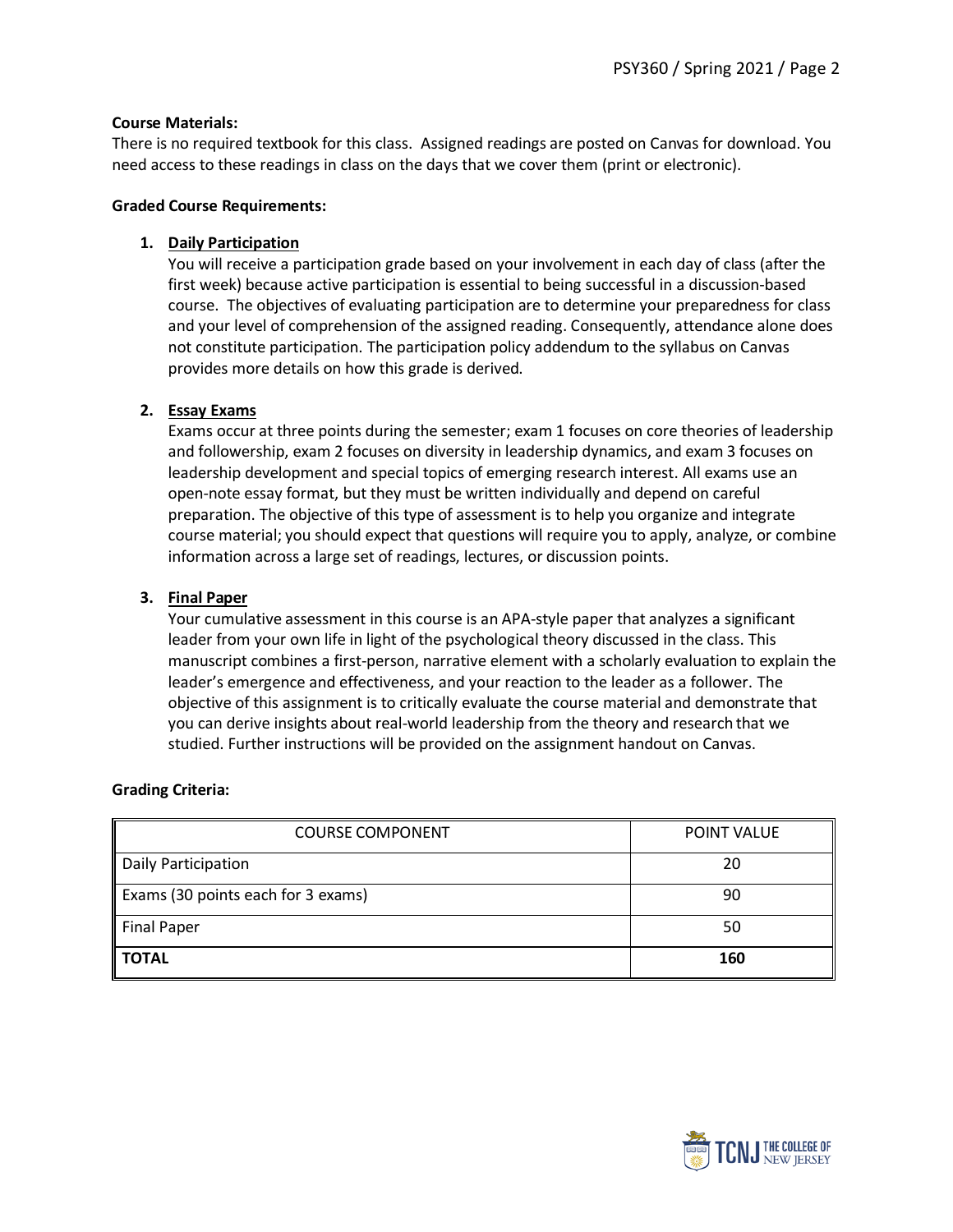| <b>EARNED PERCENTAGE TOTAL</b> | <b>COURSE</b> | <b>EARNED PERCENTAGE</b> | <b>COURSE</b> |
|--------------------------------|---------------|--------------------------|---------------|
|                                | GRADE         | <b>TOTAL</b>             | GRADE         |
|                                |               |                          |               |
| 93-100%                        | Α             | 73-76%                   | C             |
| 90-92%                         | A-            | 70-72%                   | $C-$          |
| 87-89%                         | $B+$          | 67-69%                   | D+            |
| 83-86%                         | B             | 60-66%                   | D             |
| 80-82%                         | $B -$         | <60%                     |               |
| 77-79%                         | $C+$          |                          |               |

All grades on assignments will be posted to the Canvas gradebook for your review. I provide feedback on exams and the paper using comments in Canvas.

# **Course Policies**

### **Academic Integrity Policy:**

Cheating and plagiarism are serious violations of the College's Academic Integrity Policy. It is your responsibility to familiarize yourself with this policy, which is available in full at the link below. Under this policy, I am obligated to file any academic integrity violations for review. In the interest of promoting academic integrity, all work submitted to Canvas will be subjected to a plagiarism scan. Please note that the result of this scan is that your work will be stored anonymously within the Turn-It-In system to be compared against future submissions made by other students. <https://policies.tcnj.edu/?p=130>

### **Assignment Policies:**

- **Assigned Reading:** Any required readings will be posted on Canvas for you to download. Read the materials carefully because you will be expected to discuss the readings and have sufficient understanding to participate in class activities.
- **Assignment Submission:** All assignments must be submitted to Canvas for a timestamp and plagiarism scan unless otherwise indicated; emailed submissions will not be accepted. You are responsible for checking that you have uploaded the correct file to Canvas before the assignment deadline, that your uploaded file has a valid .doc or .docx extension, and that your uploaded file can be opened. Incorrect or invalid submissions may accrue a late penalty as noted below.
- **Exams (Canvas):** Exams administered in Canvas are individual assignments. Seeking help or collaborating will constitute an academic integrity violation. Make-up exams are only provided in extenuating circumstances, defined at my discretion, and may differ in content from the exam administered to the rest of the class.
- **Late Penalties:** Canvas reports the dates and times that items are due. Unless we have discussed an extension in advance, late submissions will be penalized at a rate of 15% per 24-hour block after the deadline. That is, an assignment submitted up to 24 hours late receives a 15% penalty, between 24-48 hours late receives a 30% penalty, and between 48-72 hours late receives a 45% penalty. After an assignment is in excess of 72 hours late, including weekends, I will no longer accept it and you will receive a 0% grade.

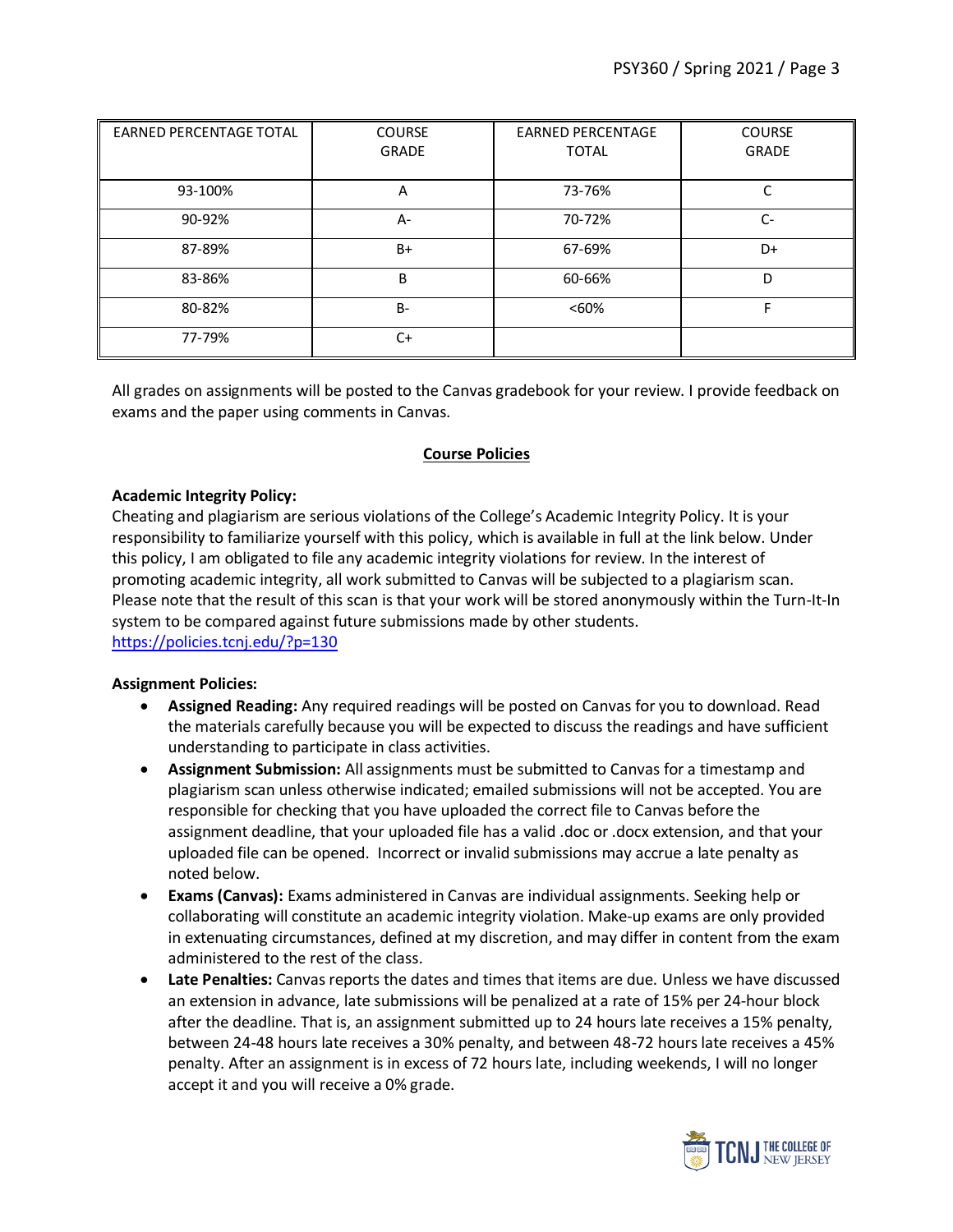• **Participation:** See the syllabus addendum on Canvas concerning participation for full details of how this grade is derived and what I expect. You are responsible for reading and understanding this document.

#### **Attendance Policy:**

Attendance is expected in accordance with College attendance policy, as explained in full here: <https://policies.tcnj.edu/?p=77>

#### **Communication Policy:**

All communication about the course will be sent to your TCNJ email. You are expected to check this account every day, and failure to read email from me is not an acceptable excuse for course problems. All communication to me should be emailed t[o dahling@tcnj.edu;](mailto:dahling@tcnj.edu) please do not message me through Canvas.

### **Disability Policy:**

Any student who has a documented disability and needs academic accommodations should notify me prior to any assignment due dates and contact the Accessibility Resource Center (609-771-2571). Accommodations are individualized and in accordance with Section 504 of the Rehabilitation Act of 1973 and the Americans with Disabilities Act of 1991. See here for more information: <https://policies.tcnj.edu/?p=145>

### **Statement of Ethical Principles:**

The Psychology Department has adopted a set of Ethical Principles to communicate our values and guide the conduct of our members. We strive to uphold these principles in all of the contexts in which the members of the department engage: in courses, in research, and in the community. All members of our community - students, faculty and staff – are responsible for familiarizing themselves with these principles and abiding by them. This statement is not intended to replace, but rather expands on existing federal and state protections as well as local policies at TCNJ. Our intention is to more fully articulate the rights and responsibilities of an ethically responsible community of learners in the Psychology Department. A link to the Ethical Principles can be found here: <https://psychology.tcnj.edu/ethical-principles/>

### **Student Conduct Policy:**

The College of New Jersey Policy Prohibiting Discrimination in the Workplace/Educational Environment governs the college's commitment to and expectations of having an environment that respects the diversity of all members of the campus community. Under this policy, forms of discrimination or harassment based upon specific protected categories are prohibited and will not be tolerated. If you wish to report a concern, please contact Kerri Thompson Tillett, Chief Diversity Officer, at 771-3139, or via email at [thompsok@tcnj.edu.](mailto:thompsok@tcnj.edu) <https://policies.tcnj.edu/?p=870>

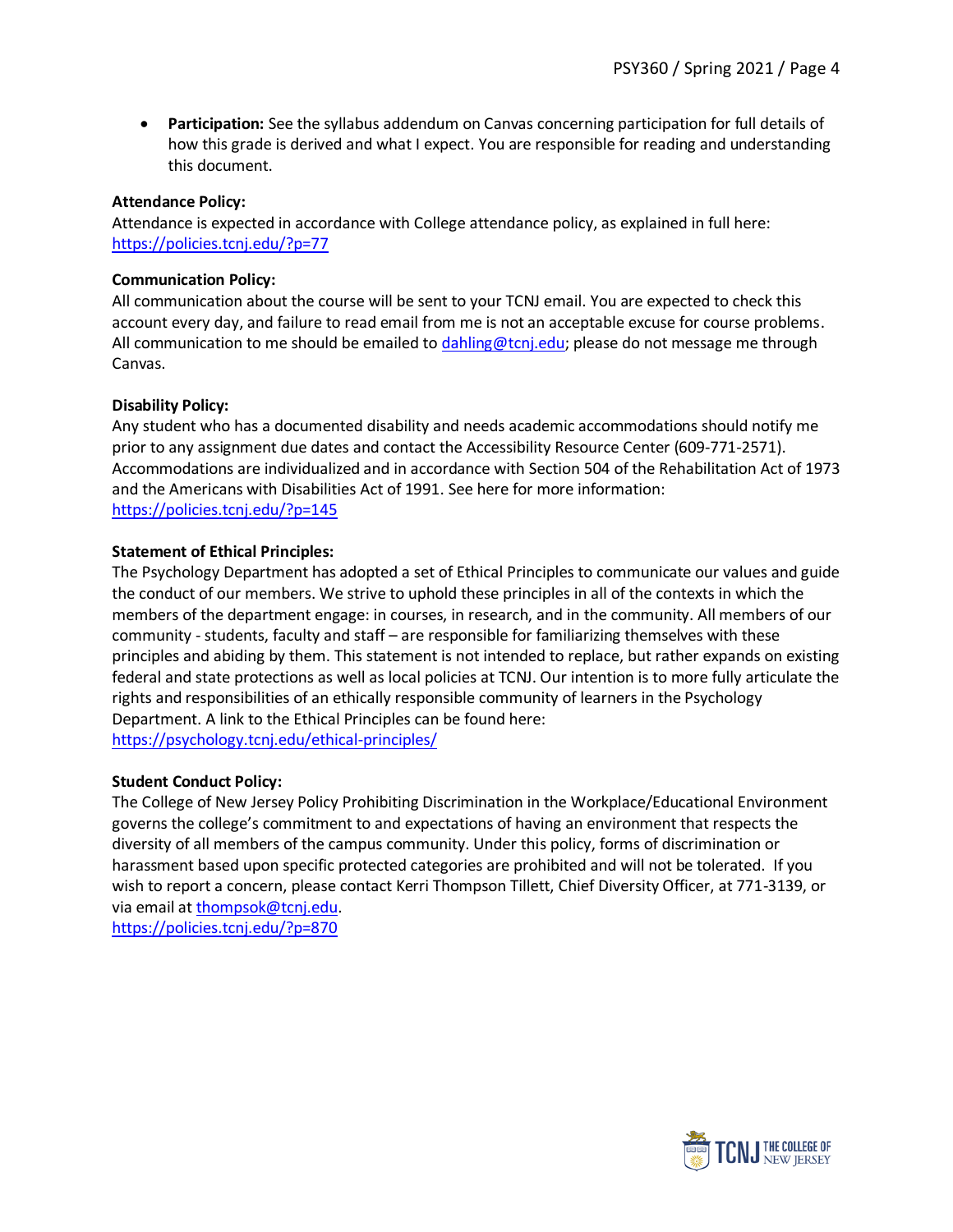# **Tentative Schedule**

The schedule of topics and due dates is subject to change due to unexpected delays, class cancelations, or other problems that emerge. Any changes from this schedule will be announced in class and via email. In the event of a significant disruption, I will also post an updated syllabus with revised due dates to Canvas that supersedes this original syllabus.

Class meetings will be held weekly via Zoom, with the Monday meeting canceled under normal circumstances to compensate for time spent working on asynchronous assignments outside of class. You are expected to have completed the assigned videos and readings prior to our Thursday meetings. On Thursdays, class will begin with open discussion of the theories and concepts introduced in the preliminary video to check for understanding and generate examples. We will then discuss the assigned reading, usually with some breakout room discussions so that you can interact with classmates, before returning to the larger class meeting for open discussion.

| <b>Date</b> |    | Topics & Reading for Class (see Canvas for videos)                                                                                                                                                                                                                                                                                                                                                                                                                                      |
|-------------|----|-----------------------------------------------------------------------------------------------------------------------------------------------------------------------------------------------------------------------------------------------------------------------------------------------------------------------------------------------------------------------------------------------------------------------------------------------------------------------------------------|
| Feb         | 4  | <b>Focusing on Leaders: Traits &amp; Behaviors</b><br>Zaccaro, S.J. (2007). Trait-based perspectives of leadership. American<br>Psychologist, 62, 6-16.<br>Yukl, G. (2012). Effective leadership behavior: What we know and what<br>questions need more attention. Academy of Management Perspectives, 26, 66-<br>85.                                                                                                                                                                   |
|             | 11 | <b>Focusing on Leaders: Situations &amp; Relationships</b><br>Vroom, V.H., & Jago, A.G. (2007). The role of the situation in leadership. American<br>Psychologist, 62, 17-24.<br>Anand, S., Vidyarthi, P. R., & Park, H. S. (2016). LMX differentiation:<br>$\bullet$<br>Understanding relational leadership at individual and group levels. In T. N. Bauer<br>& B. Erdogan (Eds.), The Oxford handbook of leader-member exchange (pp. 263-<br>291). New York: Oxford University Press. |
|             | 18 | <b>Focusing on Leaders: Inspiration &amp; Identity</b><br>Charbonneau, D., Barling, J., & Kelloway, E.K. (2001). Transformational leadership<br>and sports performance: The mediating role of intrinsic motivation. Journal of<br>Applied Social Psychology, 31(7), 1521-1534.<br>Kark, R., Shamir, B., & Chen, G. (2003). The two faces of transformational<br>$\bullet$<br>leadership: Empowerment and dependency. Journal of Applied Psychology, 88,<br>246-255.                     |
|             | 25 | <b>Focusing on Followers: Leader Categorization Theory</b><br>Keller, T. (2003). Parental images as a guide to leadership sensemaking: An<br>attachment perspective on implicit leadership theories. The Leadership Quarterly,<br>14, 141-160.                                                                                                                                                                                                                                          |

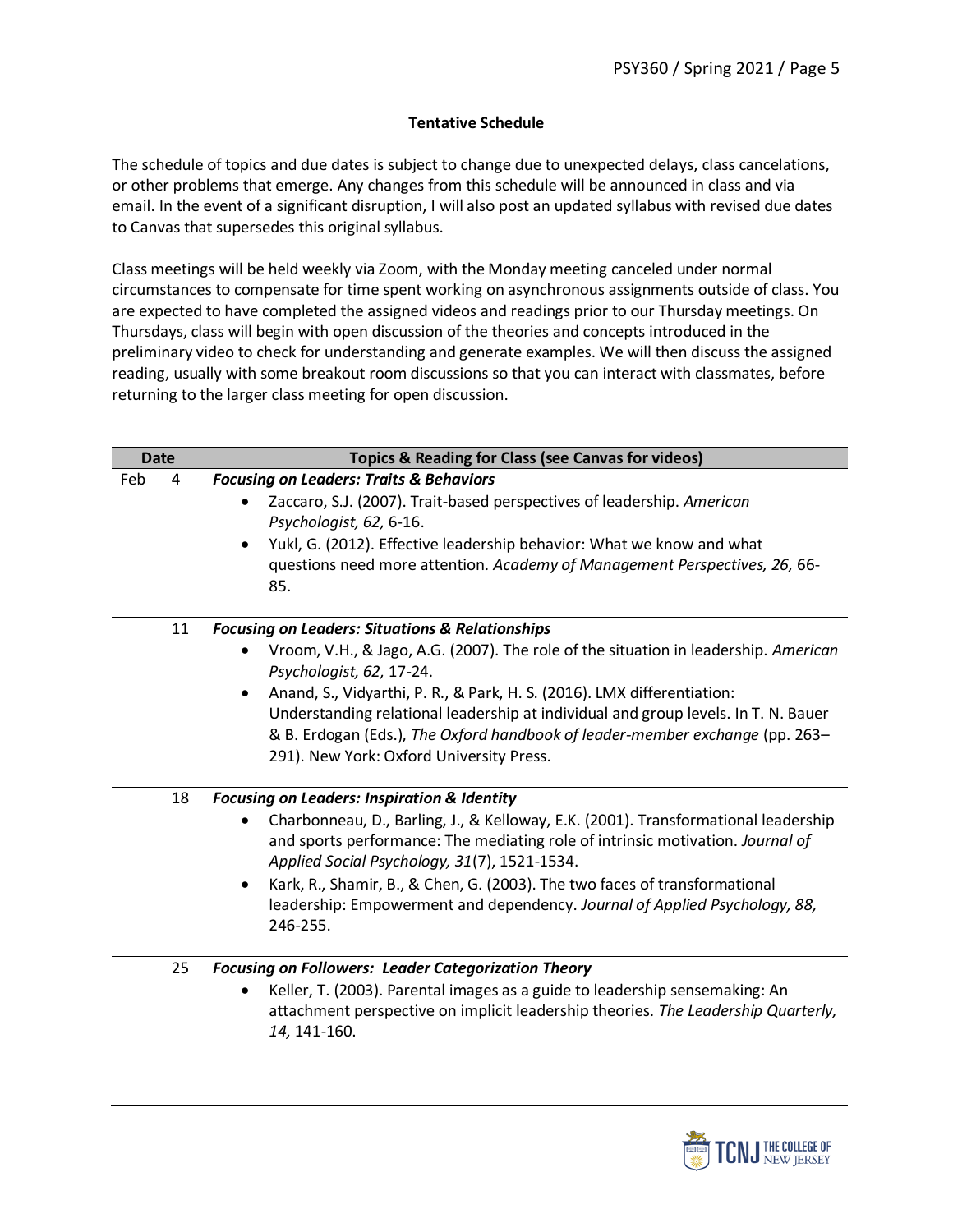| Mar<br>Mar | 4<br>11      | <b>Focusing on Followers: Social Identity Theory of Leadership</b><br>Baretto, N.B., & Hogg, M.A. (2018). Influence and leadership in small groups:<br>Impact of group prototypicality, social status, and task competence. Journal of<br>Theoretical Social Psychology, 2(1), 26-33.<br>Hogg, M.A. (2018). Self-uncertainty, leadership preference, and communication<br>$\bullet$<br>of social identity. Atlantic Journal of Communication, 26(2), 111-121.<br>Diversity in Leadership: Gender Dynamics in Attaining Leadership<br>Hoyt, C.L. (2010). Women, men, and leadership: Exploring the gender gap at the                                                                                                                                          |
|------------|--------------|--------------------------------------------------------------------------------------------------------------------------------------------------------------------------------------------------------------------------------------------------------------------------------------------------------------------------------------------------------------------------------------------------------------------------------------------------------------------------------------------------------------------------------------------------------------------------------------------------------------------------------------------------------------------------------------------------------------------------------------------------------------|
|            |              | top. Social and Personality Psychology Compass, 4, 484-498.<br>Karelaia, N., & Guillén, L. (2014). Me, a woman and a leader: Positive social<br>$\bullet$<br>identity and identity conflict. Organizational Behavior and Human Decision<br>Processes, 125, 204-219.<br>Exam 1 due between March 5 <sup>th</sup> at 9am and March 11 <sup>th</sup> at 2pm.                                                                                                                                                                                                                                                                                                                                                                                                    |
|            |              |                                                                                                                                                                                                                                                                                                                                                                                                                                                                                                                                                                                                                                                                                                                                                              |
|            | 18           | <b>No Class Meeting or Assigned Reading</b><br>Spring break is a social construct that happens if we say it does.                                                                                                                                                                                                                                                                                                                                                                                                                                                                                                                                                                                                                                            |
|            | 25           | Diversity in Leadership: Gender Dynamics in Performing Leadership<br>Brescoll, V.L., & Uhlmann, E.L. (2009). Can an angry woman get ahead? Status<br>conferral, gender, and expression of emotion in the workplace. Psychological<br>Science, 19, 268-275.<br>Brescoll, V.L., Dawson, E., & Uhlmann, E.L. (2010). Hard won and easily lost: The<br>٠<br>fragile status of leaders in gender-stereotype-incongruent occupations.<br>Psychological Science, 21, 1640-1642.<br>Eagly, A.H., & Carli, L.L. (2007). Through the labyrinth: The truth about how<br>٠<br>women become leaders (Chapter 10, pp. 161-182). Boston, MA: Harvard<br>University Press.                                                                                                   |
| Apr        | $\mathbf{1}$ | Diversity in Leadership: Race and Intersectionality<br>Rosette, A.S., & Livingston, R.W. (2012). Failure is not an option for Black women:<br>Effects of organizational performance on leaders with single versus dual-<br>subordinate identities. Journal of Experimental Social Psychology, 48, 1162-1167.<br>Sy, T., Shore, L.M., Strauss, J., Shore, T.H., Tram, S.  & Ikeda-Muromachi, K.<br>$\bullet$<br>(2010). Leadership perceptions as a function of race-occupation fit: The case of<br>Asian Americans. Journal of Applied Psychology, 95, 902-919.<br>Livingston, R.W., & Pearce, N.A. (2009). The teddy-bear effect: Does having a<br>$\bullet$<br>baby face benefit Black chief executive officers? Psychological Science, 20, 1229-<br>1236. |
|            | 8            | Diversity in Leadership: LGBTQ+ and Cross-Cultural Leadership<br>Fassinger, R.E., Shullman, S.L., & Stevenson, M.R. (2010). Toward an affirmative<br>Lesbian, Gay, Bisexual, and Transgender leadership paradigm. American<br>Psychologist, 65, 201-215.                                                                                                                                                                                                                                                                                                                                                                                                                                                                                                     |